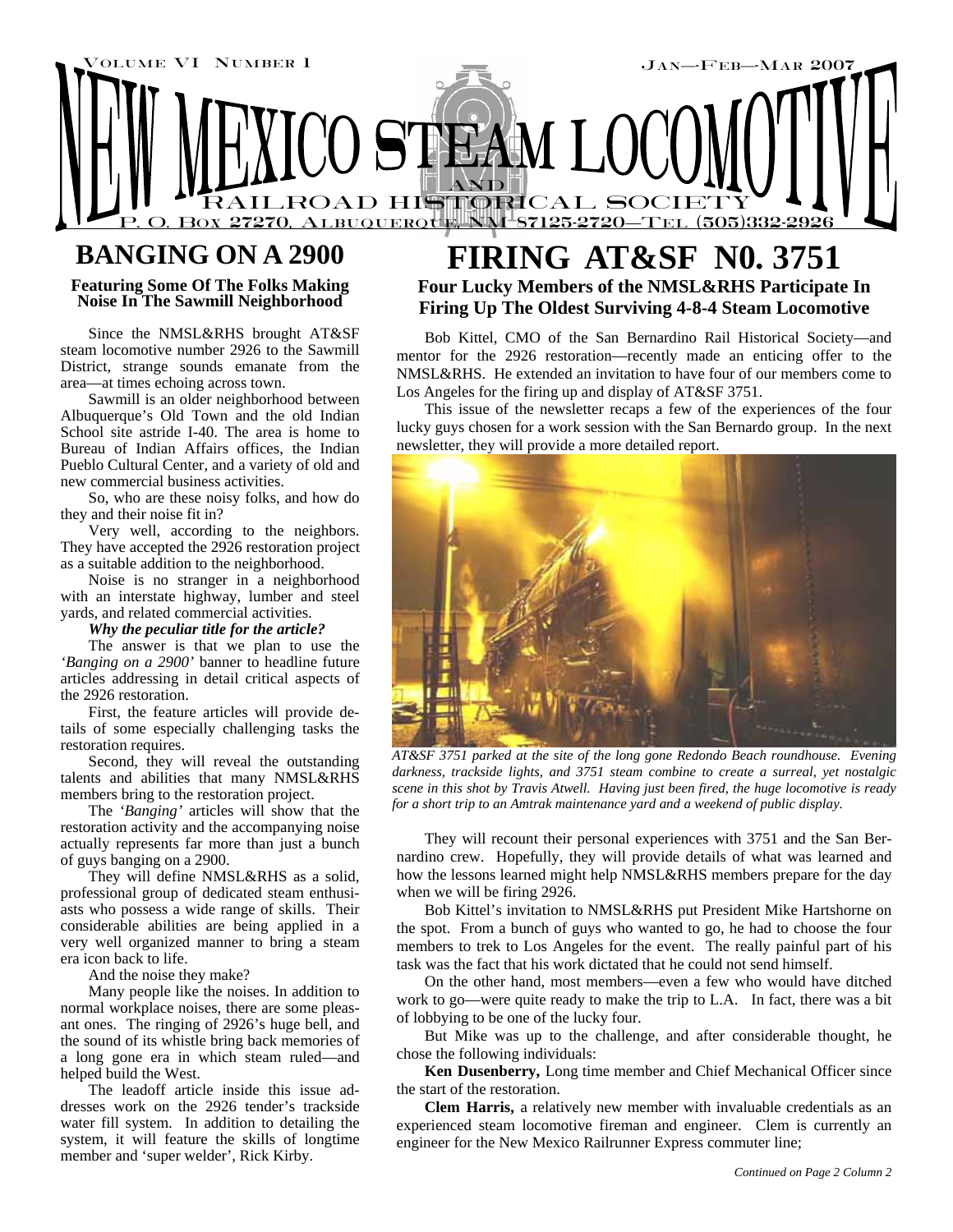| This newsletter is published quarterly by the<br>New Mexico Steam Locomotive and Railroad |                                                  |
|-------------------------------------------------------------------------------------------|--------------------------------------------------|
| Historical Society, a Non-Profit Corporation                                              |                                                  |
|                                                                                           |                                                  |
|                                                                                           |                                                  |
|                                                                                           |                                                  |
|                                                                                           |                                                  |
|                                                                                           | Newsletter Editor-Boyle L. Caton                 |
| <b>MAILING ADDRESS: NMSL&amp;RHS</b>                                                      | P.O. BOX 27270                                   |
| Tel: (505)332-2926                                                                        | Albuquerque, NM 87125-7270<br>web: www.nmrhs.org |

#### **ATTENTION ALL MEMBERS**

**If you currently participate in on-site work activities, or if you wish to do so, safety training is required. Please read the following announcement regarding the annual safety review and refreshment sessions.** 

#### **SAFETY REVIEW**

**Board Implements Annual Safety Review** 

The NMSL&RHS Board recently voted to require an annual safety review for each member qualified to work at the locomotive restoration site.

To this point we have an excellent safety record. We want to keep it that way. The annual review will serve to refresh our knowledge of workplace safety rules and practices.

So that all members will have access to the safety review, there will be at least two such review sessions offered each year.

The review will apply to all authorized workers except those who have completed their initial New Member Safety Orientation within the same year. Members who do not attend one of the sessions cannot work at the site until they have participated in the safety review process.

The first Safety Review Session for 2007 will be held on Saturday, March 10, beginning promptly at 9 AM. The session will be held at the Truelife Fellowship Church located at 216C Menaul NE. That location is between the railroad tracks and Broadway on the south side of Menaul. It shares a parking lot with Source One Office Furnishings.

The review will consist of two one hour sessions. The first will be a general review of site safety rules and procedures and will be conducted by Safety Officer Jon Spargo. After a short break, Clem Harris will make a presentation on operational railroad safety, i.e. a) Car mover and rolling stock safety; b) Blue flag rules; c) Operational job briefings.

This will be an introduction to operational railroad safety as practiced by railroad professionals and should be a very interesting introduction to operational safety. All members are encouraged to attend this first session.

*Jon Spargo, Safety Officer, NMSL&RHS* 

Continued from Page 1

**Travis Atwell,** a university student and an excellent machinist, is the youngest and probably most tireless volunteer. He represents our future. We could use several more such eager and energetic youngsters.

**Albert Leffler,** Phoenix resident with childhood memories of watching 2926 arrive at Coronado Park in 1956. Albert's travels allow him to maintain close contact with the SBRHS, and his E-Bay shopping skills have produced a number of much needed items for the 2926 project.

The firing of 3751 was scheduled for the second weekend in February. The four lucky guys scrambled to make travel arrangements. Ken opted to fly. Clem and Travis chose to drive in Clem's pickup truck. Work and school schedules meant they had to drive all night in order to arrive in L.A. on the morning of Friday, February 9. Albert drove out from Phoenix.

Due to an Amtrak scheduling change, a decision was made to fire up the locomotive earlier than originally planned. Some regular 3751 crew members



*SBRHS photographer Glenn Campbell produced this shot of a happy 2926 foursome posing in front of 3751. From Left are Ken Dusenberry, Albert Leffler, Clem Harris, and Travis Atwell. It was quite a task to bring this group back to earth in Albuquerque after their 3751 experience in Los Angeles.*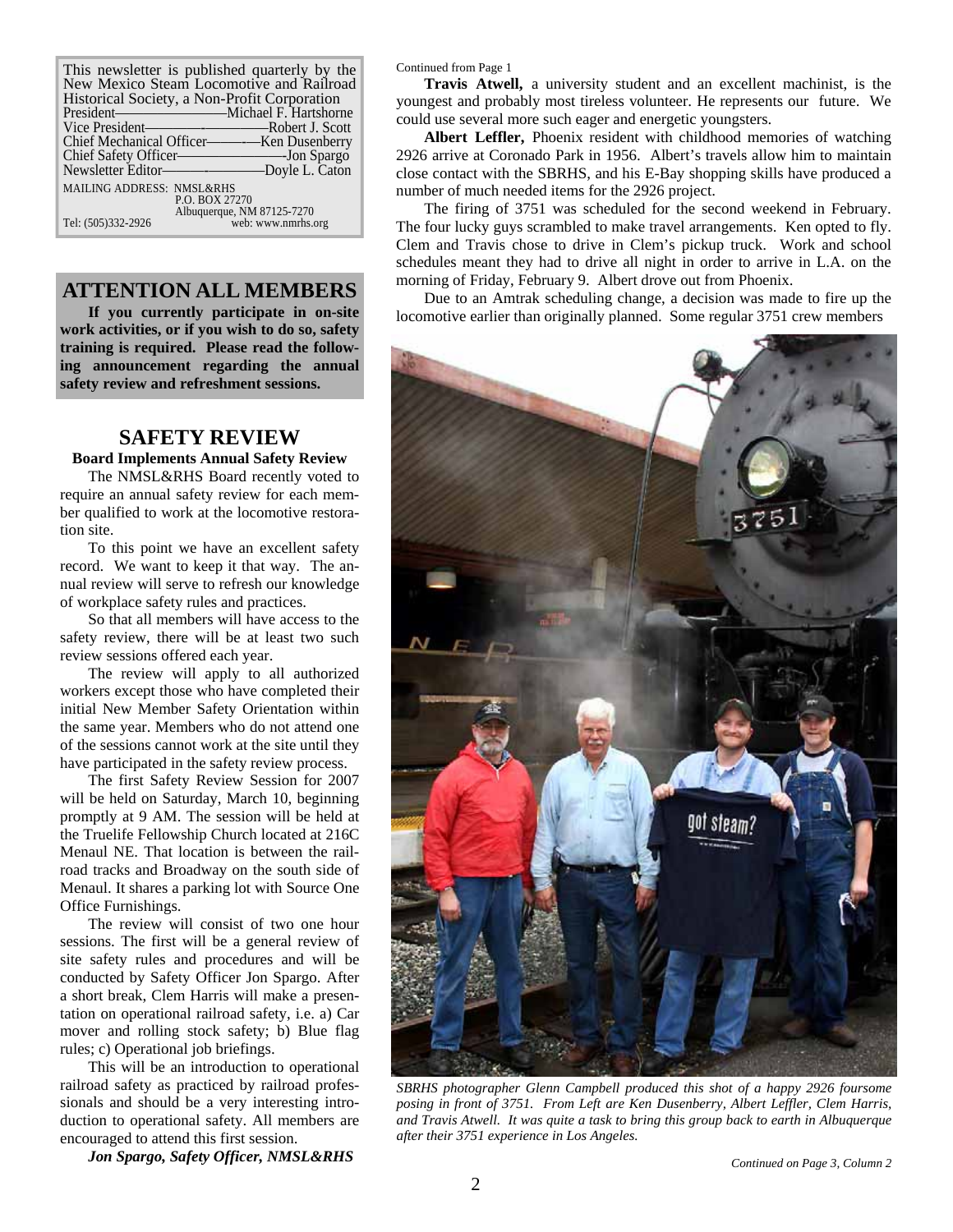#### **PLUMBING THE 2926 TENDER TO MATCH TODAY'S WATER SOURCES NMSL&RHS Super Welder Working To Restore 2926 Has Long Attachment To The Locomotive**

*In the last issue of the newsletter, we mentioned the need to install a new water fill system for the 2926 tender. Here are some additional details of the task, and background on the great job of pipefitting and welding done by Rick Kirby, NMSL&RHS member who played on 2926 as a child.—Ed.* 

#### **The Need For Water Supply Modification**

The tender was designed to be filled through a hatch in the top from a water spout on the ubiquitous water tanks at rail stations of that era. The few tanks that still exist are saved for historic purposes only, and are not functional.

Today, to operate steam, water must be supplied from fire trucks, tankers, or fire plugs. Thus, a pipe system to fill the tender from trackside rather than the top is necessary.

A primary consideration in the new system is appearance. It should be as unobtrusive as possible to retain the tender's original appearance. That meant the pipes should not be readily visible on the outside of the tender.

#### **The System Design**

The system recommended by Bob Kittel of the SBRHS and others was to install a standpipe through the bottom of the tender and connect it to pipes extending to each side near the tool boxes suspended underneath the tender.

That meant cutting a hole in the cast iron bottom of the tender, not necessarily an easy task, and one for which pipe-fitter/welder Rick Kirby did not have proper equipment. He called on a local welding company with a plasma cutting torch.

Using the plasma torch, Lester Sanders of ABC Welding cut two holes in the bottom of the tender.

One was cut in the middle of the tender for the standpipe that would be placed inside. A second hole was cut at the rear of the tender to allow connection to auxillary water tender.

Once the holes were cut, work began on the piping syssystem re-



Inc<sup>red</sup> piping *sys<sup>2</sup>* On his back with feet braced on the bottom of the tender, Lester **tem.** To work *Sanders of ABC Welding uses a plasma torch to cut a hole through* effectively, the *the thick cast iron bottom of the tender. Sanders of ABC Welding uses a plasma torch to cut a hole through* 

quired far more than just a straight standpipe. There were drains, fittings, mounting brackets and check valves to install.

Rick was able to accomplish much of the pipe assembly welding off site, where he had plenty of space to work. Working at home he assembled the pipes that would connect to the central standpipe.

The installation was not so easy. Much of that work had to be done inside the tender. The inside work presented an additional challenge. It meant that

*Continued from Page 2, Column 2* 

were unable to adjust to the accelerated schedule. Thus, on Friday, the four New Mexico visitors received a surprise. They were quickly put to work helping Bob Kittel prepare 3751 for its move and display on Saturday.

It was an experience of a lifetime. They suddenly had a hands-on opportunity to work with big and significant steam. Though still somewhat sleepy after the trip to L.A., they enthusiastically joined in the action.

There were benefits well beyond an experience with 3751. The trip provided a great get acquainted opportunity for both groups.

Though Bob Kittel and Wolf Fengler had visited the 2926 site, this was the first opportunity for NMSL&RHS members to work alongside Bob, Wolf, and other members of their organization with their locomotive at their site. The event thus served as a bonding experience for members of both organizations.



*SBRHS CMO Bob Kittel chats with Clem, Albert and Ken in cab of 3751. Photo by Glenn Campbell* 

The lessons learned during the weekend in L..A. will be long-lasting and hopefully infectious to the other members of NMSL&RHS.

It is easy to envision the time a few years from now when the San Bernardino and New Mexico groups just might have an opportunity to bring the first and last of AT&SF's massive 4-8-4 locomotives together for a world class performance.

#### NOTE TO READERS

We are now distributing a PDF version of the NMSL&RHS newsletter via the internet, it is also posted on our web site.

Those who choose to receive the newsletter electronically will get sharper, clearer pictures *and in color*. There will also be pictures on the back page that in the postal version must carry postage, mailing address and return address.

Marlin Allison sends the PDF files to your listed email address. He can usually reduce the files to less than one megabyte and still have excellent resolution and readability.

If you wish to receive it electronically, email Marlin at amb10587@earthlink.net or Doyle at dlc8n@msn.com.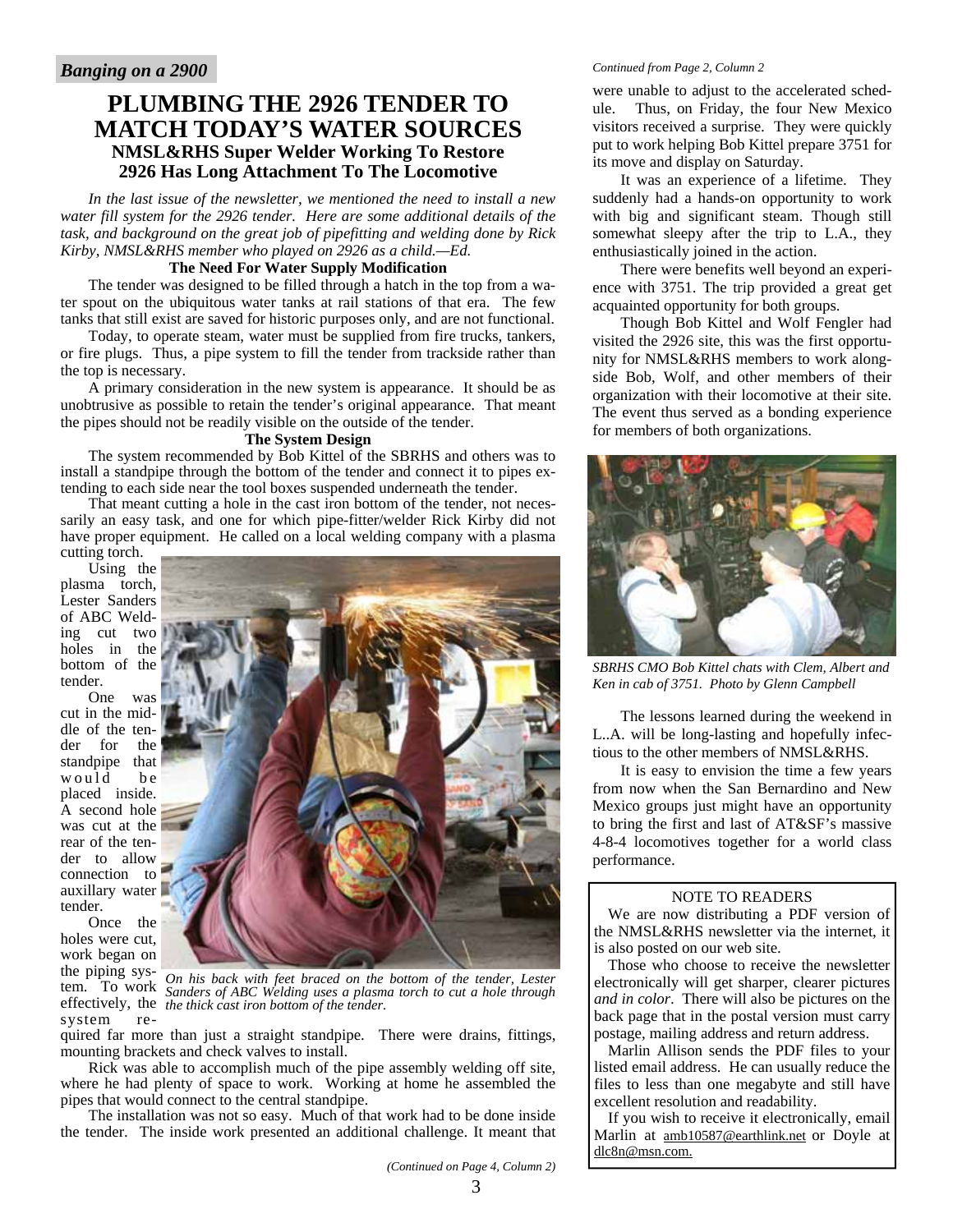#### **AT&SF 2926 TO BE LISTED IN NATIONAL REGISTRY**

#### **To Celebrate This Honor, NMSL&RHS Will Host An Open House At The 2926 Site In May**

On February 16, 2007, the Cultural Property Review Committee of the Historic Preservation Division (HPD), New Mexico Department of Cultural Affairs, unanimously approved the application by the NMSLRHS to have ATSF No. 2926 listed on the National Register of Historic Places.

The locomotive was already listed on historic registers of both the City Albuquerque and the State of New Mexico.

The recent action followed a nine month effort by our Vice President, Bob Scott, of Santa Fe. He worked diligently with HPD personnel to prepare the necessary documentation to demonstrate the historic importance of the locomotive.

Bob is a retired naval architect from Annapolis, Maryland. During the past couple of years he has made a smooth transition from ship design to steam locomotive restoration, and from sea coast to high desert. His skill in dealing with large projects and bureaucracies is a welcome addition to NMSL&RHS rail history preservation efforts.

Final approval of the application at the Federal level could take up to 3 months.

Also through Bob's efforts, NMSLRHS is applying to the HPD for a 2007 Heritage Preservation Award as part of New Mexico's Heritage Preservation Month in May.

Since that point in time matches the anticipated approval of the Federal historical listing, we will hold an open house to celebrate progress in our historic preservation efforts.

The Open House will be held on Saturday, May 19, at the 2926 resoration site, 1833 8th St. NW. Gates at the 2926 restoration site will be open from 9:00 AM to 4:00 PM. Parking is available on 8th St., and along the south fence of the site, along the rail spur.

The open house will be a show and tell event, with emphasis on presenting comprehensive information about the locomotive, its history, the project and operational goals.

There will be no live entertainment, and no food served on site. There will be free liquid refreshments in the form of soft drinks, coffee and tea provided at the site.

 There will be oral and slide presentations, as well as videos, about the historic nature of the locomotive and progress that has been made on the restoration.

NMSL&RHS members will be available on site to escort visitors around the restoration site. They will be prepared to answer questions about 2926 and the restoration project.

#### *(Continued from Page 3, Column 1)*

the work must be done in very confined spaces. To control water sloshing, the inside of the tender is a virtual honeycomb with baffles every four feet side to side, front to rear and top to bottom.

Fitting and welding the pipes inside was a very demanding job. Rick did an outstanding job—and he did it while scrunching his body into some incredible and often painful positions. The following pictures show the challenges he faced and the high quality of his work in spite of the difficulty.



*Deep inside the tender, Rick welds while lying on his back in a cramped corner.* 



*A view inside the tender showing the many baffles that inside workers had to deal with. The tender is entered through the hatch on top. Some welding was done more than 20 feet inside, behind several baffles.* 



*Examples of Rick Kirby's welding prowess. On the left is the junction of the side pipes and the vertical standpipe. On the right is a flange at a check valve.* 



*Side pipes and vertical standpipe, (just right of center), complete with check valves and drains and attached to the tender bottom. Only the ends will be visible when tool boxes and trucks are reinstalled.*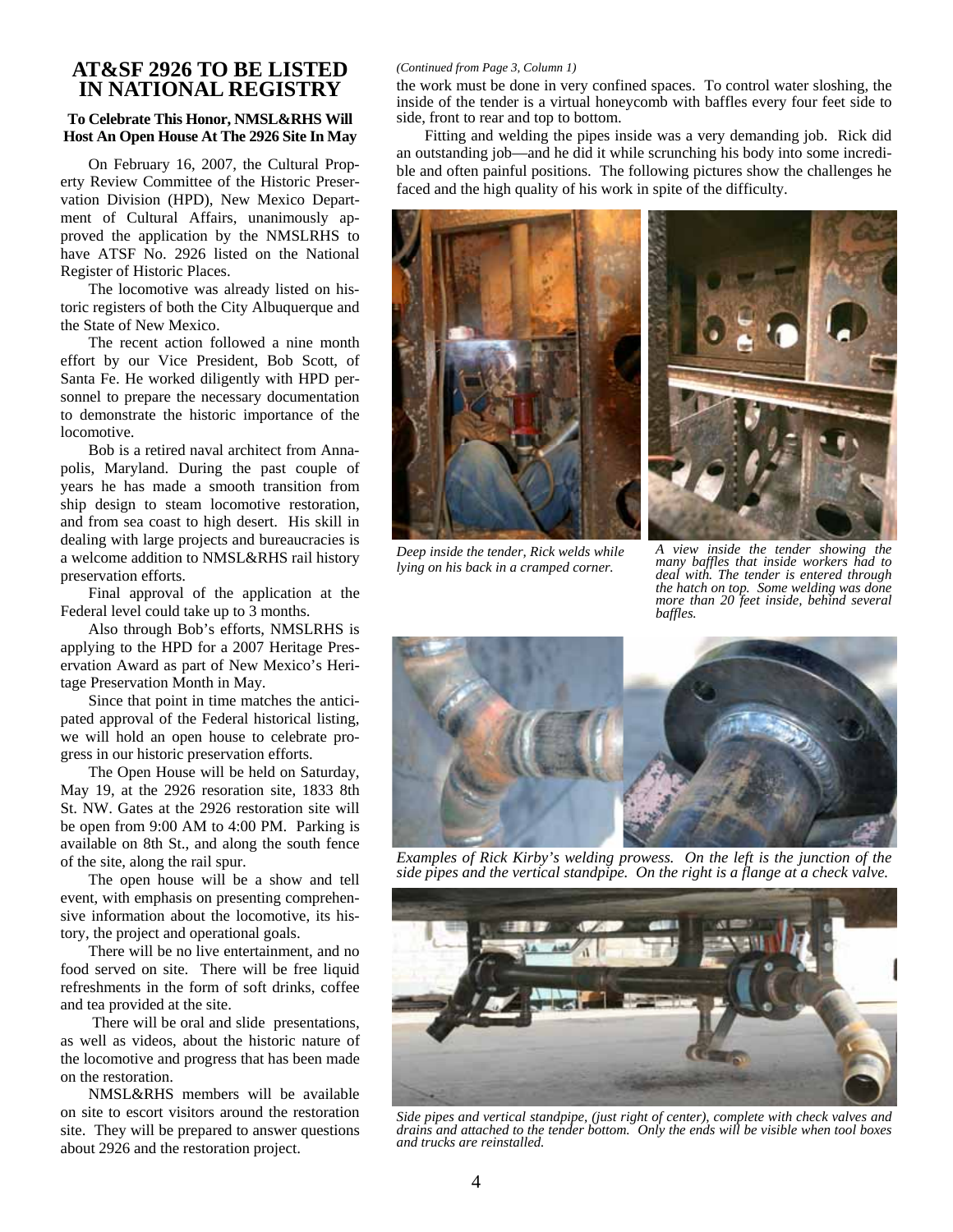#### **About The Artist—Welder/Pipe Fitter Rick Kirby**

The following are Rick Kirby's words on growing up in Albuquerque with 2926, and having the opportunity to help restore the huge locomotive:

*As a small boy growing up here in ABQ, we lived up in the Hoffmantown area. There were no Winrock or Coronado shopping centers. Everything we needed had to be purchased downtown. We always went the same way every weekend. We'd go down Menaul, south on 2nd turning into 3rd street passing the recently retired 2926. I'd say "Dad lets stop and look at the train!" Dad would say something like, "No, I'm in a hurry or we just looked at it last weekend!" Little did I know then that someday I would be taking part in breathing new life into these million pounds of iron!* 

After high school and two years of college, Rick enrolled full time in the Plumbers and Pipe-fitters Apprenticeship Program. Upon completing five years of training, he was awarded 2nd place pipe-fitter for the State of New Mexico.

Over the past 36 years he has worked as a pipe-fitter and/or certified welder on a wide spectrum of projects. Projects included: copper smelters in Arizona; stainless steel laser weapons piping and high pressure nitrogen lines at weapons labs; various electric power generation plants, including nuclear; and other such high pressure, high tech activities.

In 1988, after passing the New Mexico State Master Mechanic Test, Rick founded Accucraft Mechanical. The company began contracting for plumbing, fire control, and heating systems in large buildings. One contract was to perform a wide range of work for a major bank. In this role, he installed, remodeled and repaired systems in large multistory buildings throughout the state.

A private pilot, Rick uses his aircraft to reach job sites, for recreation trips to his boat located at Lake Powell, and other business and recreational trips.

As with several other members of the NMSL&RHS who grew up climbing on 2926 in Coronado park, Rick has a special attachment to the venerable locomotive. He is eager to get the tender back together and start on the locomotive itself. With his welding and pipe-fitting skills, it is certain that he will be a real asset when work starts on the boiler and tubing.

Like the rest of us, Rick has a lot of respect for the people who designed, built and operated 2926 sixty years ago. However, it is certain that with his skills and 21st century technology, the weld junctions and pipe connections will be better than those that came out of the Baldwin factory.

The NMSL&RHS is indeed fortunate to have members with such skills. And especially someone who enjoys the work he is doing. In spite of the other business and recreational activities that place demands on his time, when Rick is at the 2926 site, he is pretty relaxed and laid back—— just another of those guys *'Banging on a 2900'.* 



*Rick Kirby points to the removable brass coupler that will be used to connect to trackside water sources to the 2926 tender. An identical coupler is on the other side, and a similar fitting is at the rear of the tender to connect to an additional tender.* 

#### **CHRISTMAS TRAIN RUNS AGAIN**

For several years, NMSL&RHS set up and operated the garden train at the Wells Fargo Bank in downtown Albuquerque. Recently, the bank decided not to operate the train during the holidays.

The bank subsequently donated the train to the NMSL&RHS. We began searching for a place to operate it for a good cause. Rick Kirby and a number of his friends from the First Baptist Church stepped up and offered to operate it at their church parking lot.

The picture below shows a freshly painted train operating at the church during the 2006 Christmas season.



\* \* \* \*

#### **TOOLS DONATED TO NMSL&RHS Donated Equipment Will Be Put To Good Use**

Thanks to Rightway Precision Manufacturing, the we now have some new machine tools.

A few days ago, Ernest Garcia of RPC, an Old Town machine shop, offered to donate a milling machine to NMSL&RHS.

He stated that RPC is moving to much smaller quarters, and did not have room in the new facility for all their equipment.

After a quick look at a Hurco Milling Machine, his offer was accepted. Ken Dusenberry and Travis Atwell picked up the machine on Monday and delivered it to the 2926 site.



*Using our sixty year old forklift (an earlier donation), Travis Atwell delivers the new milling machine to its new home.* 

RPC also donated another small lathe, and may have more equipment. We are vary appreciative of the donation, and will certainly put the equipment to work.